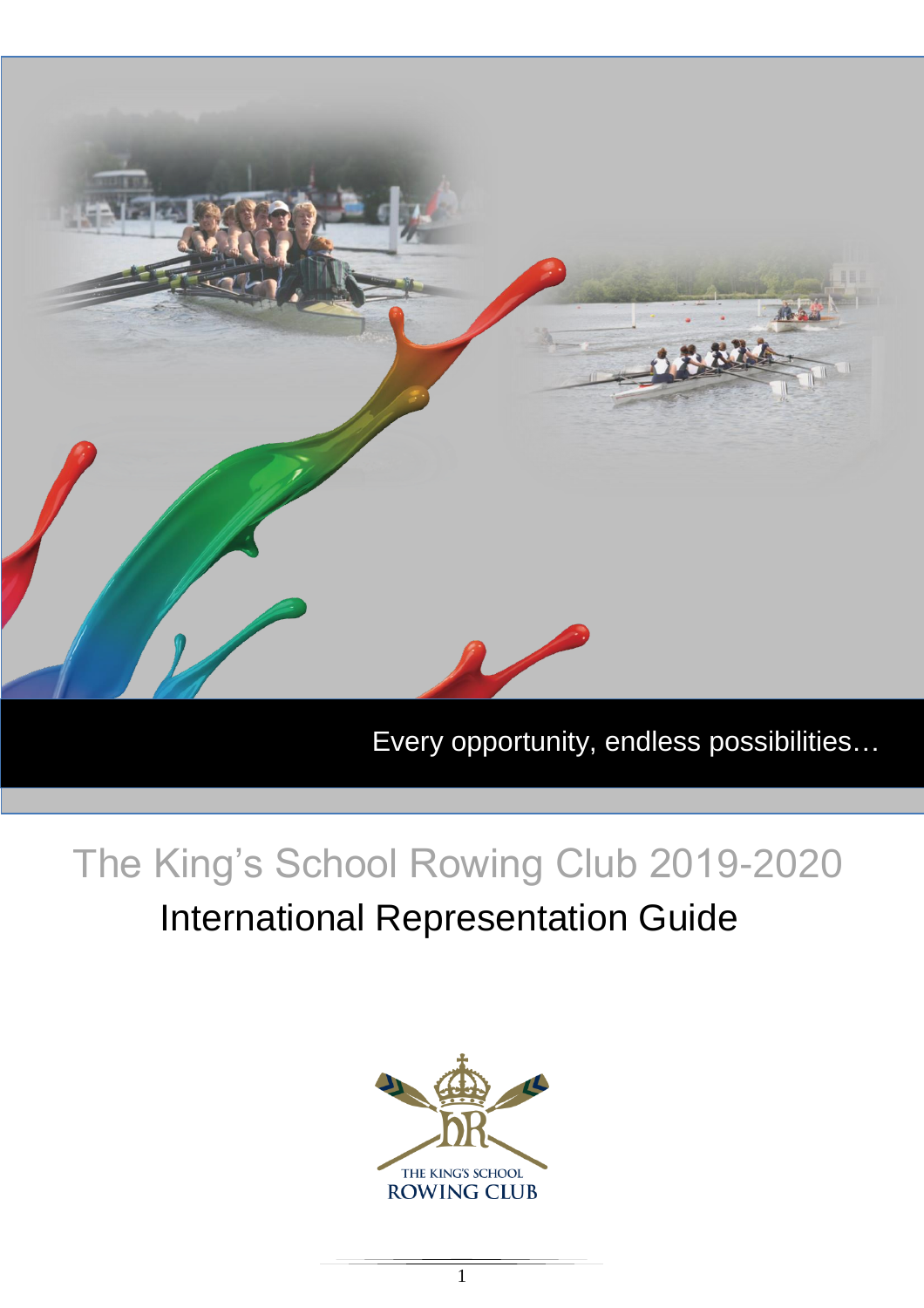

### **Contents**

- 1. Front cover
- 2. Contents
- 3. Overview
- 4. Levels of Representation
- 5. Ergo Tests & Linking into the KSRC Plan
- 6. Projected Costs for 2019-2020
- 7. Key Points 2019-2020
- 8. Home Countries *Wales*
- 9. Home Countries *England*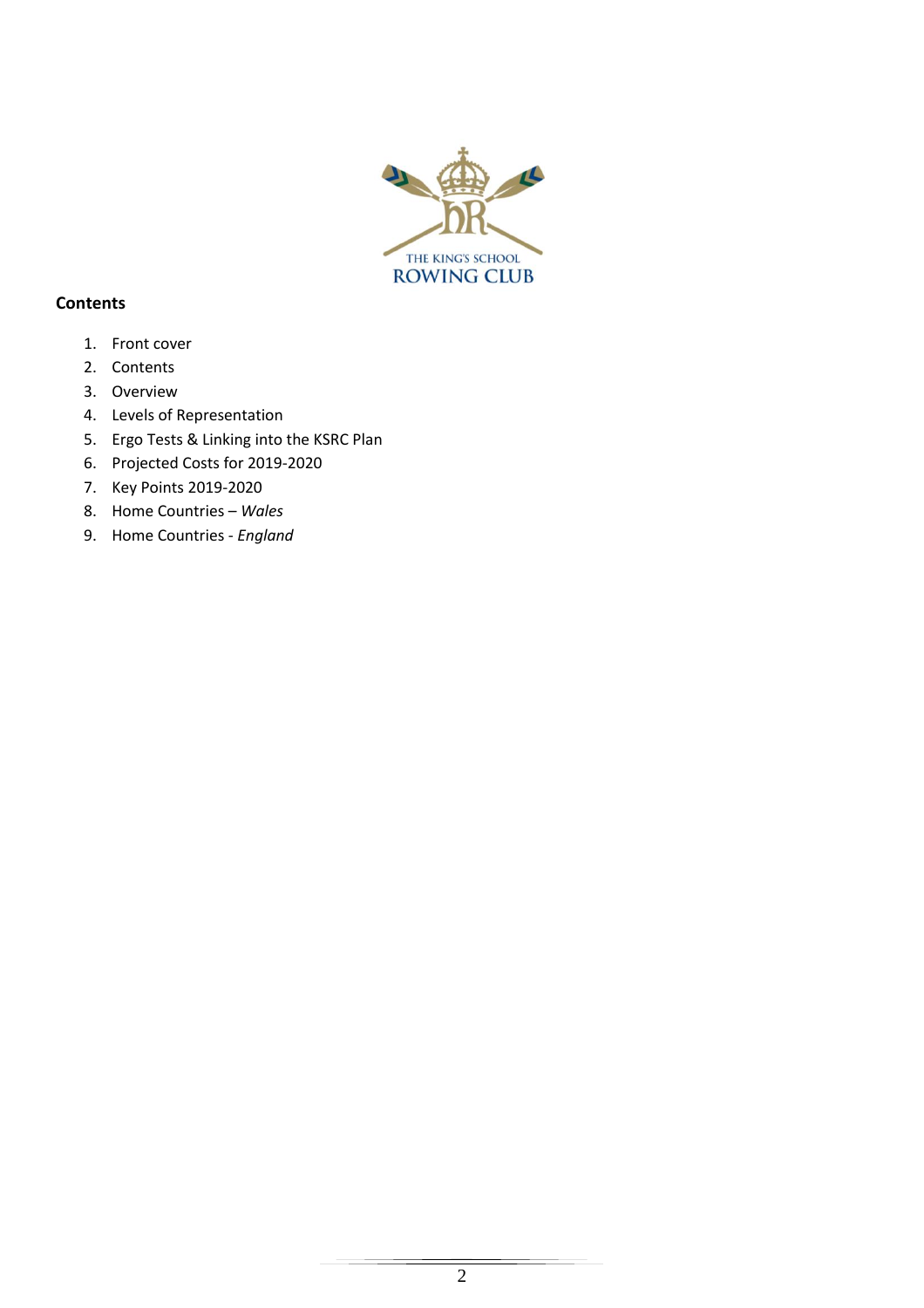#### **Overview**

The King's School Rowing Club has a long history of international representation, both from athletes within the school and former rowers. The club is very proud of its past international athletes who are listed on the honours boards at the club.

To represent your country is the highest honour that you can achieve as an athlete and only the most determined and hardworking athletes will reach this level of representation.

The club fully supports any athlete who aspires to row at the next level, both financially and through the process that athletes are trained and developed on an annual cycle.

The demands of trialling for Great Britain are great, the director of rowing, supported by his coaches will always endeavour to provide the best environment for the clubs rowers. At times the demands of the GB programme are deemed to great and it is important that all rowers understand that their primary goal is to represent the club on the national circuit through the season.

Throughout the process it is important that there is a good level of communication between the athlete, coach and parents. The director of rowing will monitor the athlete's progress and each individual's ability to balance his/her academic work alongside the process, if it is felt that the demands are too great the Director of Rowing will discuss this with the coach and athlete.

The guide has been put together to run through the different areas that need to be considered when looking into gaining representation. It is also important to ask your squad coach about any concerns or issues you have before embarking on the separate pathways.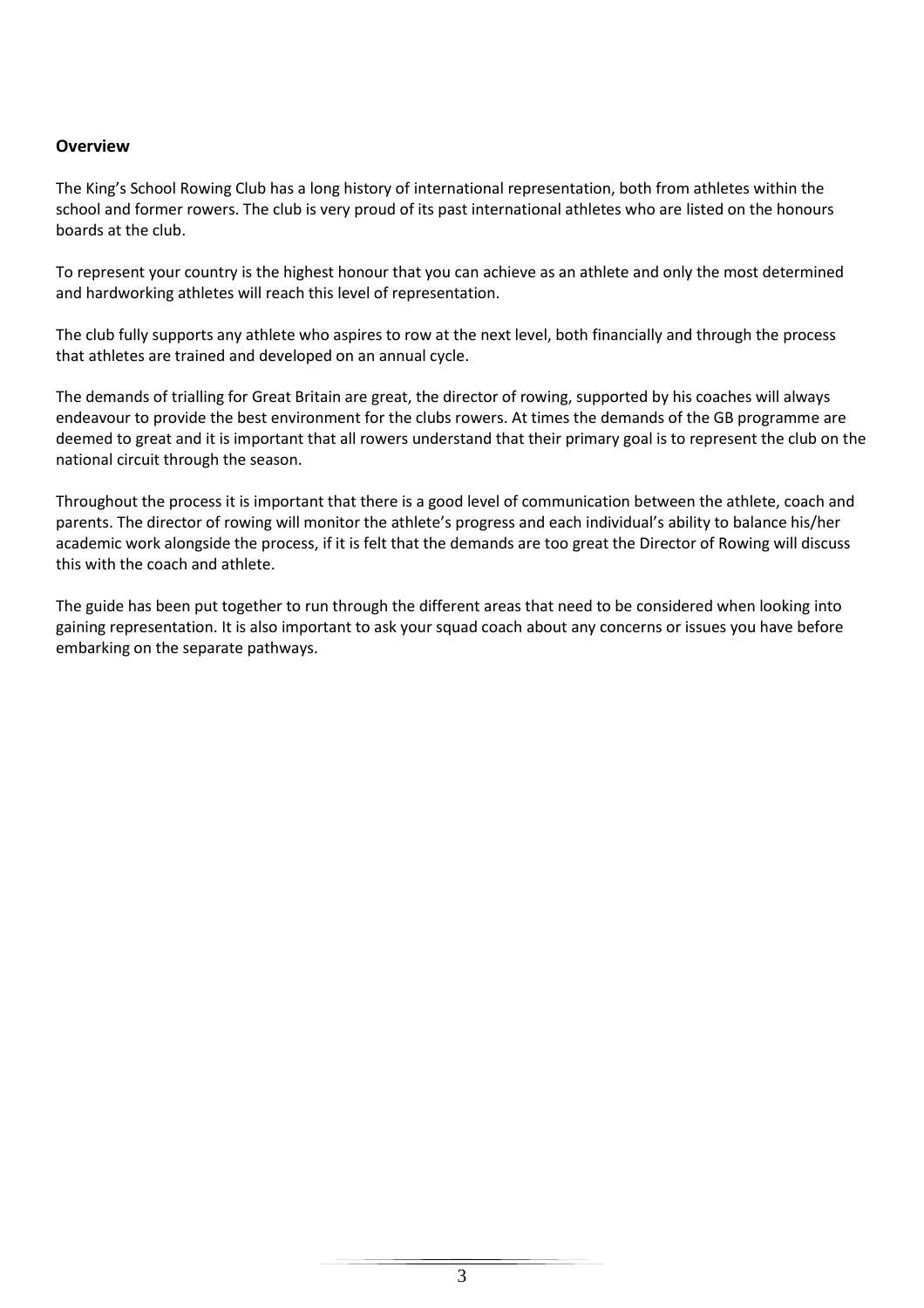#### **Levels of Representation**



**Junior World Championships**

*To achieve this level a consistent top 15 performance in all trials & ergo's is expected, an ergo score of 6.15 and below for boys, girls 7.15.*

*The next 16-20 athletes below the top 15 (Girls 9-20 athletes behind the top 8). An ergo score of 6.25 and below for boys, girls 7.20*

*Qualification through both of the above events is through the GB trials process.*

**J16 Anglo – French Match**

*Qualification for this event is from a regatta held at Nottingham on Sunday 28 June. KSRC will be expected to put crews forward for this. Involvement in the GB trials process is not necessary to get into the J16 team. J16s of the standard are expected to join the GB trials process in February.*

#### **Home Countries International Regatta**

*Athletes have two options depending on their heritage/ qualification criteria*

#### **England Wales**

The team is picked at a National The team is picked through a trials Pre-Registration is required by the the regatta. Athletes interested in this.

Trial, crews may be process held in Monmouth/ Cardiff (TBC). The team Formed by KSRC for the trial. trains as a squad for two weeks before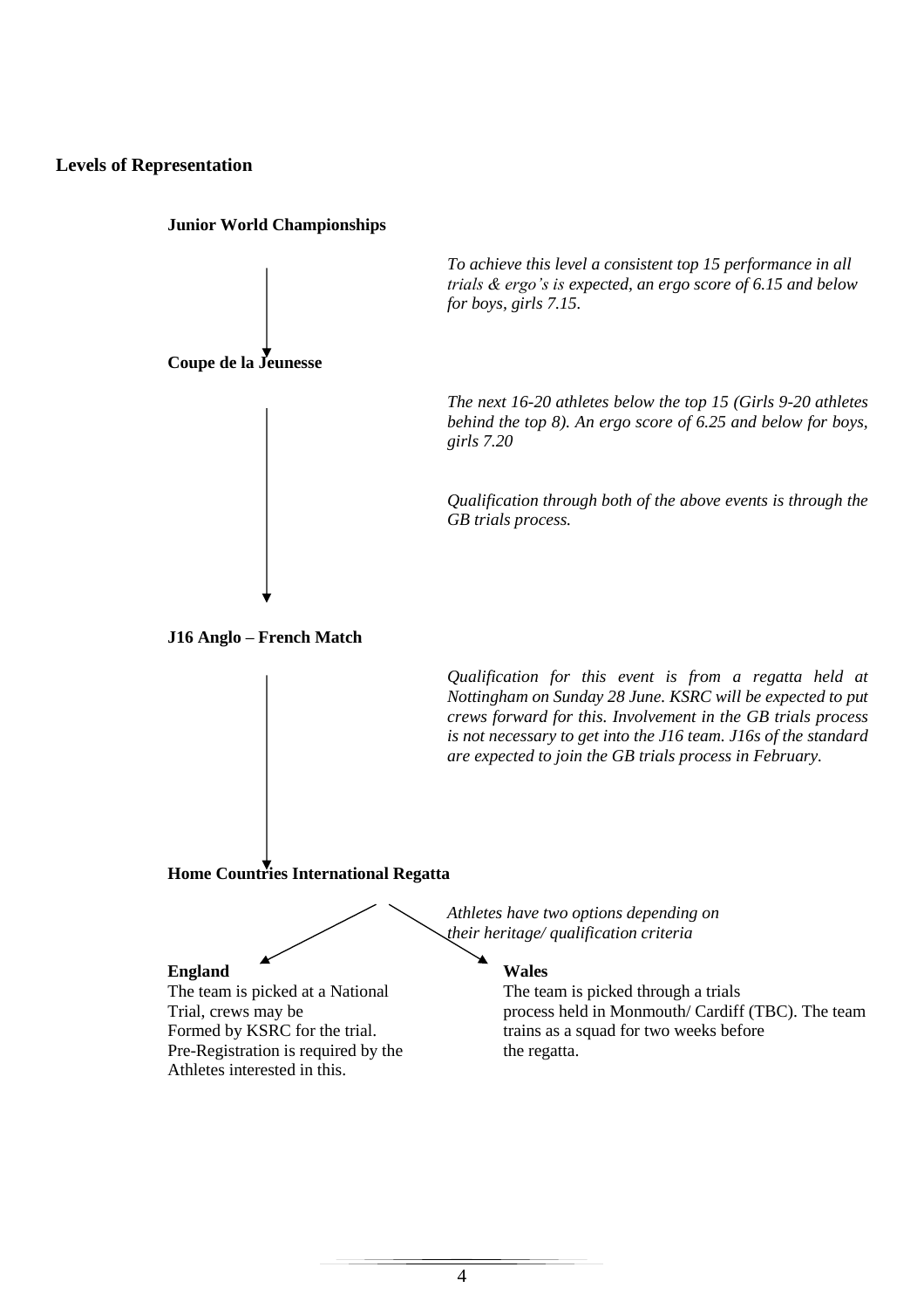# **Ergo Tests & Linking into the KSRC Plan**

- To qualify for the water based trials ergo tests are performed at regular intervals throughout the year.
- These will be submitted by the club upon completion, if you are not able to do the ergo test a medical note from your doctor is required to continue on the GB pathway
- On each ergo test there is a cut off score which must be reached to qualify for the next round of water trials.
- The GB ergo tests have been linked in with the KSRC ergo test plan so that a good test for KSRC can qualify for the GB process.

## **Ergo Targets & 2019-2020 standards**

- **GB France av. 2k ergo**: boys 6:49.3 & girls 7:47.3
- **Coupe av. 2k ergo**: 6:25.6 & girls 7:18.2
- **Worlds: av. 2K ergo:** boys 6:17.1 & girls 7:14.4

*Obtaining the ergo score above does not automatically mean you will be selected for the team as trials are based on water selection.*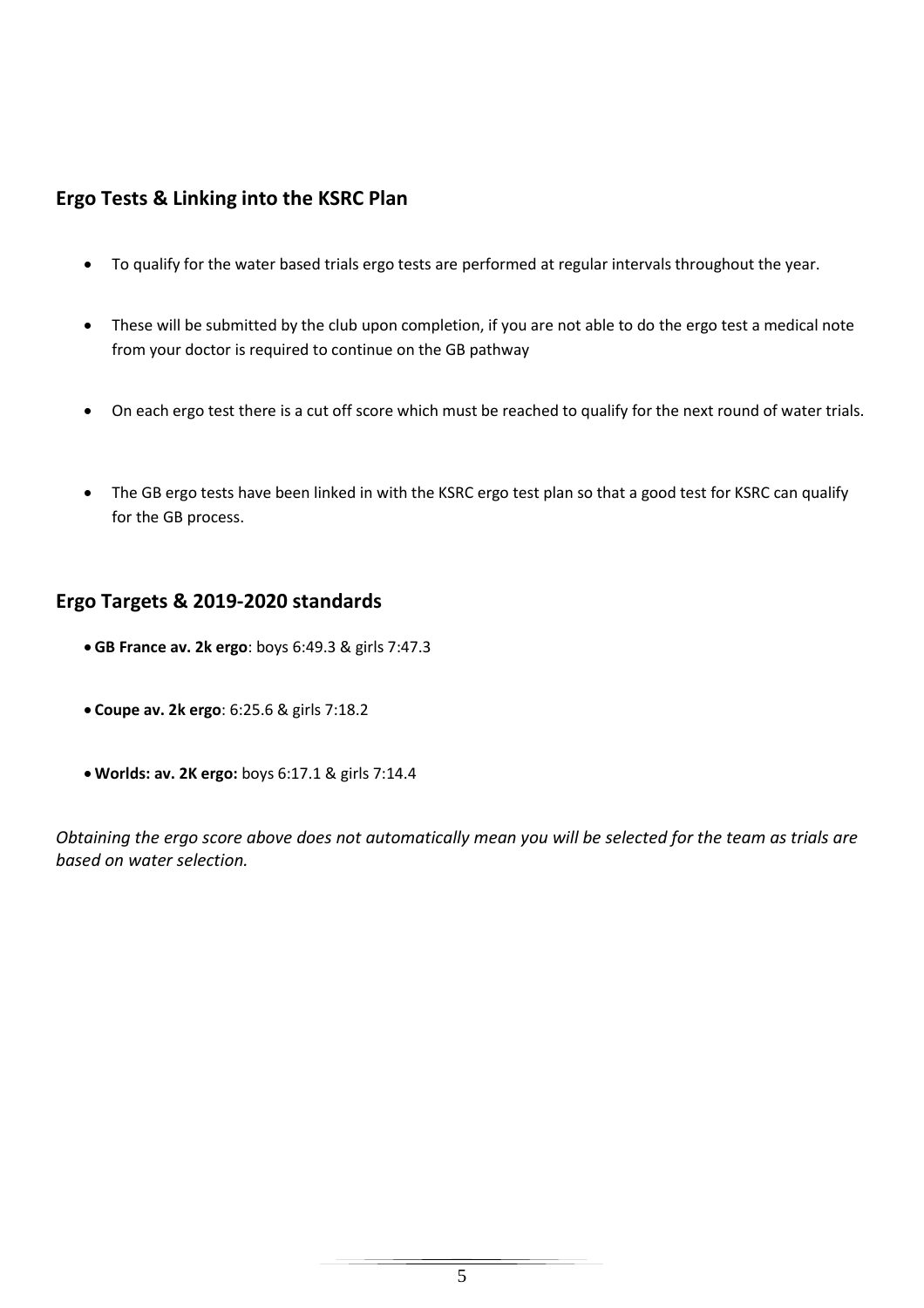# **Projected Costs for 2019-2020 – GB Rowing**

| <b>Projected British Rowing Costs</b> | <b>Costs</b><br>(KSRC) | <b>Costs</b><br>(individual) |
|---------------------------------------|------------------------|------------------------------|
| <b>Early I.D. Long Distance Trial</b> |                        |                              |
| Accommodation                         | 0                      | 50                           |
| trailerage                            | 200                    | 0                            |
| <b>Entry Cost</b>                     |                        | 100                          |
|                                       |                        |                              |
|                                       |                        |                              |
| <b>Junior Potential Camp</b>          | $\mathbf 0$            | 375                          |
| train (transport to London)           | 0                      | 80                           |
| Long Distance Trial - Feb. Boston     |                        |                              |
| Accommodation                         | 120                    | 120                          |
| Trailerage                            | 200                    | 0                            |
| <b>Spring Assessments</b>             |                        |                              |
| Costs                                 | 300                    | 340                          |
| transport                             | 200                    | 50                           |
|                                       |                        |                              |
| <b>GB Trials - Nottingham</b>         |                        |                              |
| Trailerage                            | 200                    | 0                            |
| Munich 2020                           | 0                      | 265                          |
|                                       |                        |                              |
| <b>Final Trials</b>                   |                        |                              |
| Costs                                 | 300                    | 365                          |
| transport                             | 200                    | 50                           |
| Training Camp (before event)          | 0                      | 300-500                      |
| <b>World/Coupe</b>                    | $\mathbf 0$            | 800 (min)                    |
| Kit                                   |                        | 150                          |
| transport                             |                        | 150                          |
| 2017-2018 Totals (est)                | £1725                  | £3395                        |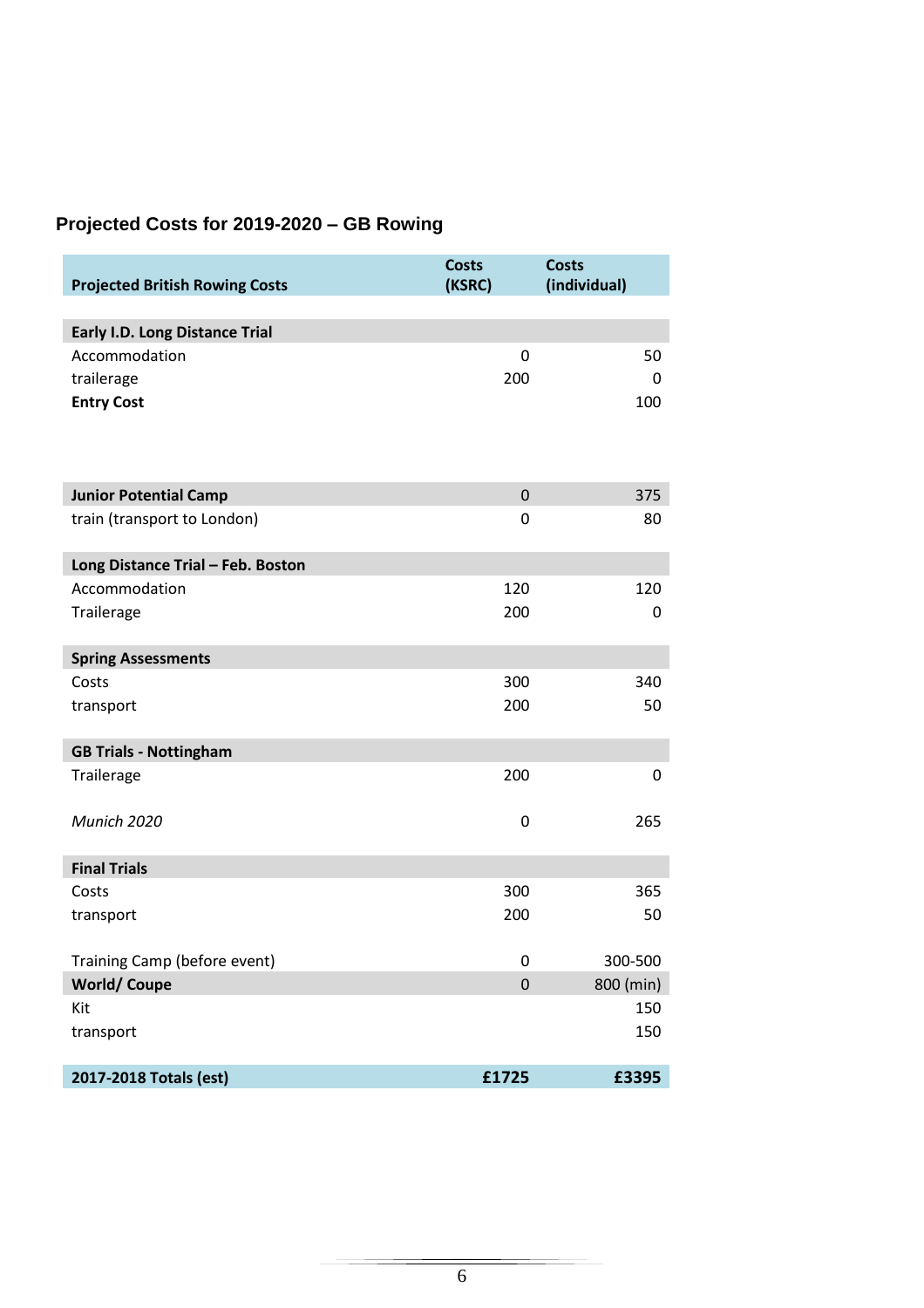#### **Key Points**

#### **GB 2019-2020 Season**

- To qualify for the Long distance sculling trial the athletes must go under the required ergo score and be within the top 150 boys & top 75 girls. *(roughly 6:45 for boys & 7:45 for girls)*
- The singles will be towed on the evening before to Boston for the trial. It is recommended that the athletes travel the night before, this transport and overnight booking will need to be arranged by the athletes/parents.
- The same policy will follow for the February trial, a one night stay is required at least for this trial (Saturday night) to this effect one parent should make themselves available for the overnight stay.
- Parental supervision is not required at the spring assessments or final trials, however it may be required the night before each of these trials due to the early start in Nottingham
- The club will not be able to provide transport to the Junior Trial in April, 2018. Athletes will be required to meet the coach at Nottingham on the morning of the April trial.

#### **It is a big undertaking to partake in the GB trials process with no guarantee's at the end. Athlete's should enter this process with a full understanding of the trials process ahead of them.**

#### **GB J16 Match**

- The club will provide transport to the trial in June at Nottingham
- If the crew qualifies for this event, the coach will remain with the crew throughout the duration and will take on the supervision of the athletes.

#### **Home Countries (Wales)**

- The club will provide the transport of the required boats to this event and to the trials process.
- Parents and athletes are responsible for the transport of the athletes and accommodation to the trials in April & July.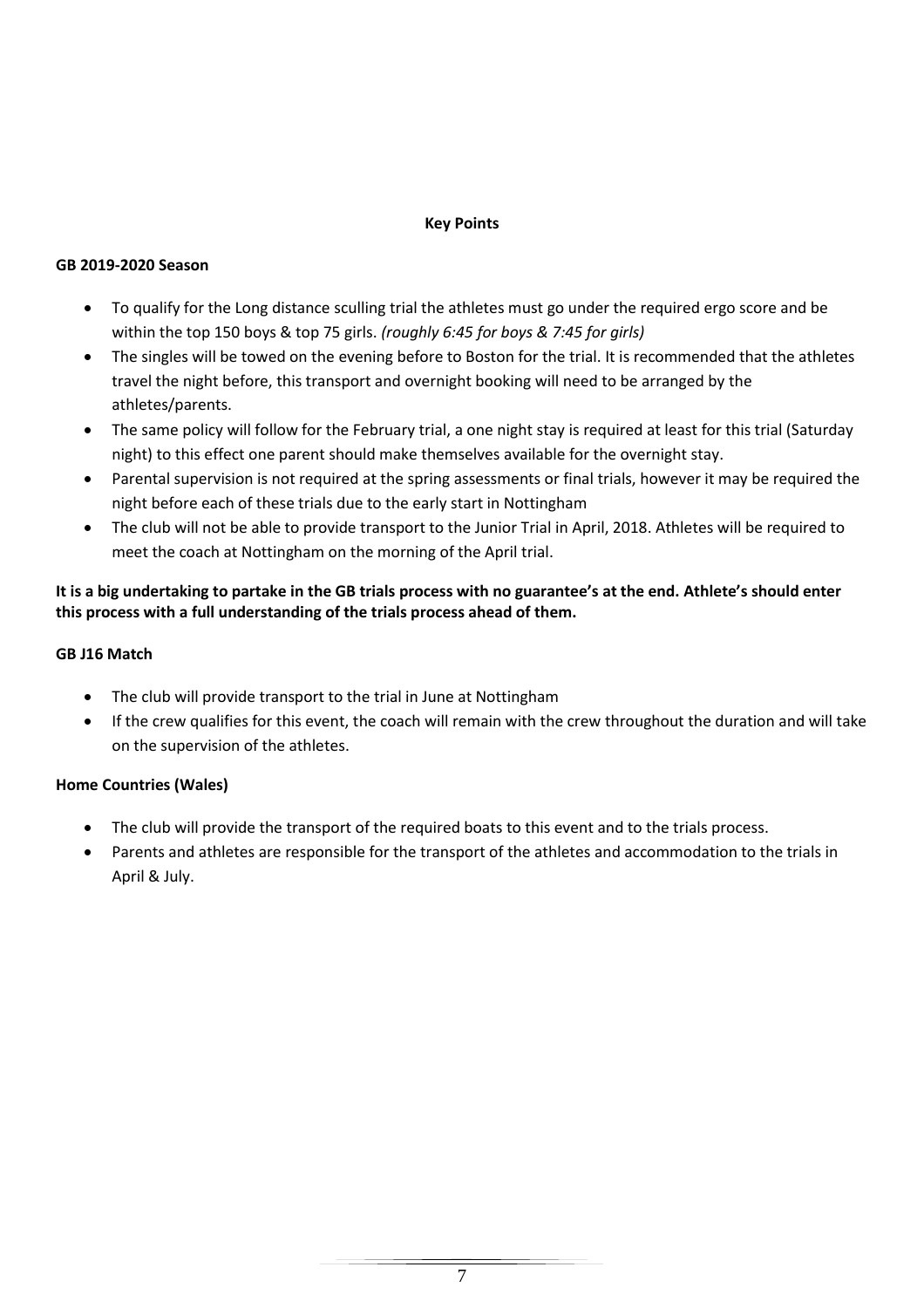# **Home International Selection Policy 2020**

### **Rowing for Wales**

Wales will send teams to the Home International Regatta in 2020.

# **Home International Regatta**

The Home International Regatta 2020 will be held in Wales.

To represent Wales at the Home International Regatta you must fulfil one of the requirements below and be able to provide evidence in support of your eligibility:

- Having been born in Wales.

- Having a parent or Grandparent born in Wales.

- Having resided for not less than six consecutive months in Wales and having been a member of a rowing club therein during that time.

- Where a rower lives in Home Country A and rows in Home Country B actively for more than six months that athlete may opt once to row for either country.

- Where a rower has competed for Wales before.

- Having been educated in country for 5 years at primary and/or secondary level

# **To be included in our monthly newsletter, which will provide details of HIR selection for 2020, please sign up here: [https://www.welshrowing.com/about\\_us.php](https://www.welshrowing.com/about_us.php)**

For juniors, we would recommend attending our development days, which aim to raise the standard of junior rowing in Wales, and to familiarise Welsh athletes with each other in advance of HIR. Email admin@welshrowing.com for more details, or sign up to the newsletter above.

# **We will be running a residential Land Camp in Cardiff aimed at aspiring Welsh juniors on December 14/15. Further details and registration details can be found [here.](https://www.welshrowing.com/boathouse/docs/96/2/WELSH%20ROWING%20JUNIOR%20LAND%20CAMP%202019%20INFO%20SHEET.pdf)**

#### **Ergo Targets**

|                     | Men<br>Hwt | <b>Junior</b><br>Men | <b>J16</b><br>Men | Wome<br>n Hwt | <b>Junior</b><br>Wome<br>n | Men<br>Lwt | Wome<br>n<br>Lwt | J16<br>Wome<br>n |
|---------------------|------------|----------------------|-------------------|---------------|----------------------------|------------|------------------|------------------|
| 2k Ergo Score       | 6.25       | 6.55                 | 7:05              | 7:30          | 7:50                       | 6:45       | 7:45             | 8:00             |
| <b>Drag Setting</b> | 138        | 130                  | 130               | 130           | 125                        | 135        | 125              | 125              |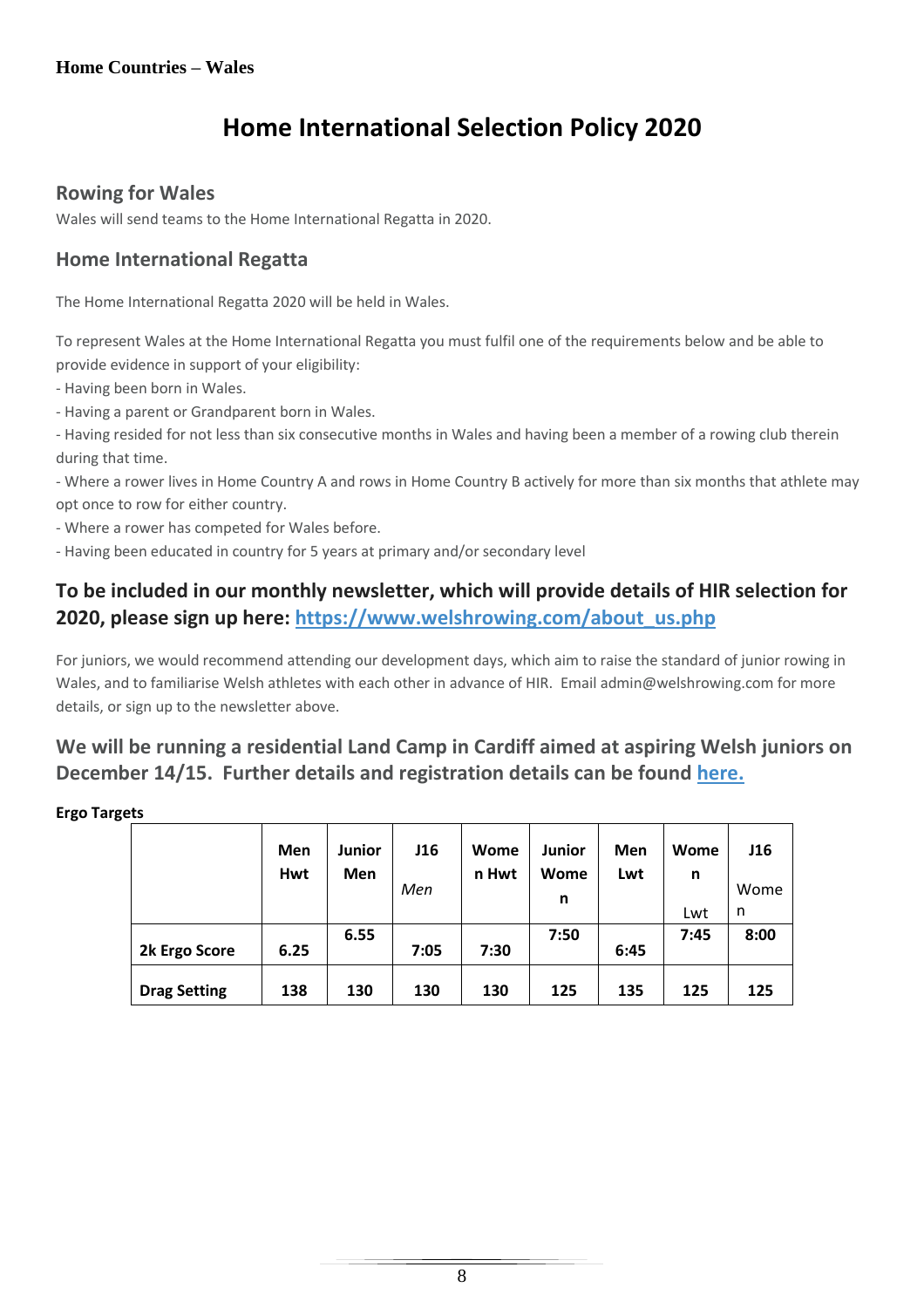# **Home Countries Rowing – England (Details of the 2019 event & selection, 2020 details to follow)**

The Home International Regatta is an annual competition that sees junior and senior crews from across England, Ireland, Scotland and Wales compete against each other. Each match has a winner; Junior Men, Junior Women, Senior Men and Senior Women, with an overall winner for the whole event.

For some rowers, the England Team is a pathway to the GB Rowing Team. Lightweight rower Charlotte [Taylor](https://www.britishrowing.org/athlete/harriet-taylor/) won for England in 2014 and then went on to represent Great Britain at the Rio 2016 Olympics. [Graeme Thomas](https://www.britishrowing.org/athlete/graeme-thomas/) has also taken a similar pathway, representing Wales in 2012 and now representing Great Britain at a World and European level, including being selected for the Rio 2016 Olympic Games.

The Home International Regatta comprises events in the following boat classes:

**Junior men and women**

2-, 4-, 4+, 1x, 2x, 4x, 8+

#### **Senior men and women**

2-, 4-, 4+, 1x, 2x, 4x, 8+

Lightweight: 2-, 1x, 2x

**Para-rowing**

One woman, one man

#### **2019 Home International Regatta**

The 2019 Regatta will take place on Saturday, 27 July 2019 at the The Scottish Rowing Centre, Motherwell, ML1 3ED. All races will be over 2000m.

A copy of the selection policy can be found [here.](https://www.britishrowing.org/wp-content/uploads/2019/02/England-Selection-Policy-2019-Final.pdf)

Selection policy for the other home nations can be found [here.](http://www.homeinternationalregatta.org/)

#### **Trials**

Both the Junior and Senior Team trials will take place at The Royal Albert Dock, London on Sunday, 14 July 2019.

The Junior men's and women's Coxed fours & single sculls are selected through GB Rowing Team Junior Crew Formation.

Entries for trials will open on Monday, 27 May 2019 on BROE2. There will be an entry fee of £20.00 per seat (excluding coxes).

#### **Contact details**

For any questions relating to the England Team at the Home International Regatta please email Team Manager, [Tim](mailto:englandtm@britishrowing.org)  [Liversage.](mailto:englandtm@britishrowing.org)